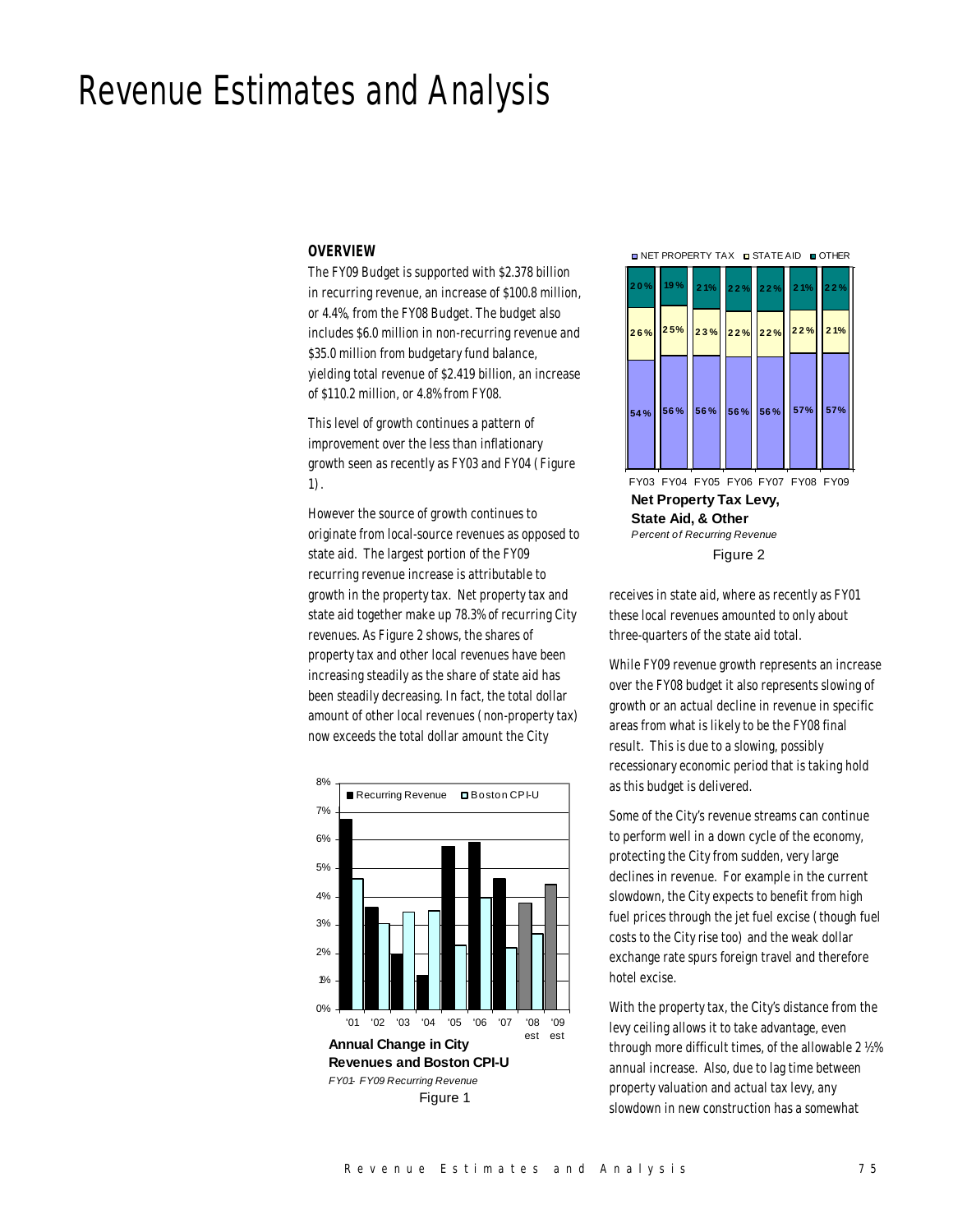delayed impact on "allowable new growth". Except for pockets of revenues like interest on investments, that are particularly sensitive to economic cycles, City revenues overall are expected to hold up during this slowdown.

There is some renewed risk to state aid as state revenues, which are closely tied to income and sales activity, could decline from the level already assumed in the Governor's proposed budget and the Legislature's joint local aid resolution. Therefore, the City will monitor both the House and Senate versions of the state budget due to be released in the next few weeks.

# *Reducing the Property Tax Burden*

The average single-family tax bill in Boston increased 78% between FY02 and FY07. Concurrently increasing residential and falling commercial property values in those years pushed residential property taxes dramatically higher. As this occurred, rapidly increasing fixed costs and reduced state aid limited the City's ability to respond.

Although residential property taxes eased somewhat in FY08, the Mayor remains committed to reducing the City's reliance on the property tax by increasing flexibility in the City's revenue base. New local revenue from a proposed 1% restaurant meal tax or from closing tax loopholes on telecommunications property have been pledged as a substitute for the allowable 2.5% tax increase on existing property this fiscal year.

Just recently a change in telecommunications property taxation has occurred through a decision by the Appellate Tax Board (ATB) which has ruled that telephone poles and wires on the public way are not exempt from taxes. As a result, and in keeping with the Mayor's promise, the City intends to lower FY09 property taxes for all other taxpayers by the amount of increase from this decision when it sets its tax rate with the state Department of Revenue this fall. This will mark the first time since the implementation of Proposition 2 ½ that the City has not taken the entire allowable annual increase in the levy.

This chapter begins with a review of national and state economic trends that have and will continue to impact the Boston area economy in FY09 and

beyond. It is followed by a detailed discussion of the property tax levy, the City's largest revenue source, discussion of recent state budget trends and state aid, the City's second largest revenue source and, finally, a discussion of other local revenues.

# *THE NATIONAL ECONOMY*

The nation's economy has likely entered a recession. Inflation, job loss, and tight credit markets have been spurred on by record oil prices, a weak housing market and the implosion of subprime mortgage-backed debt instruments.



#### Figure 3

The Federal Reserve and the Federal Government have both moved to stabilize the economy with the former reducing interest rates and increasing liquidity and the latter providing tax rebates to people and businesses. It remains to be seen as to whether these attempts to stimulate the economy will be enough to avoid or at least soften the effects of this economic slowdown.

Overall economic growth as measured by real Gross Domestic Product (GDP) has been declining. Real GDP grew at 2.0% in 2007, down from the 2.8% GDP growth in 2006 and 2.9% in 2005. Real GDP growth is expected to continue to slow over the course of 2008 followed by increases in 2009, with the Federal Reserve estimating growth of between 1.3% and 2.0% in 2008 and between 2.1% and 2.7% in 2009 (Figure 3.). This estimate will likely be revised to include one or two quarters of negative growth.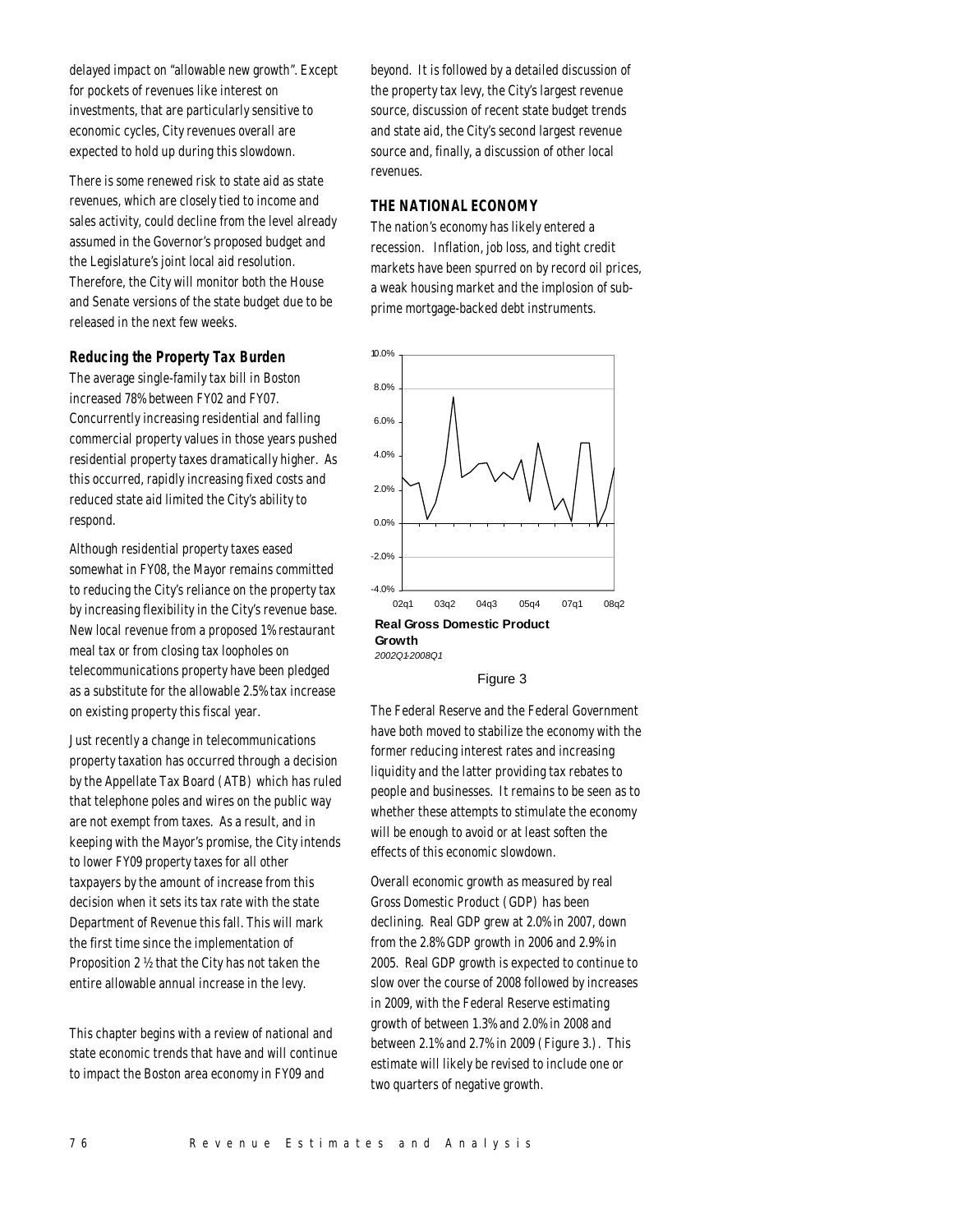The U.S. consumer price index for all urban consumers (CPI-U) rose 4.9% in the year ending June 2008, up sharply from 2.6% for the year ending June 2007, while the "core" rate of inflation, all items less food and energy, increased by 2.4% between June 2007 and 2008. Fuel prices, a driver of recent inflation, have increased dramatically, rising 24.4% in the year ending June 2008 as opposed to a 4.5% increase one year earlier.

The seasonally adjusted unemployment rate in the U.S. increased from 4.6% in June 2007 to 5.5% in June of 2008 (Figure 4). According to Federal Reserve estimates the unemployment rate is expected to end in the range of 5.2% to 5.3% in 2008.

Rates on the 30 year fixed mortgage have hovered within a 150 basis point range between 5.2% and 6.7% since July 2003. Recently, the monthly average rate has fallen from 6.6% in June 2007 to 6.23% in June 2008. Mortgage rates are expected to rise throughout the remainder of 2008 and into 2009 as the full effect of sub-prime foreclosures continue to shake investors in mortgage-backed securities.

The housing market has slowed appreciably over the course of the year. Production of new housing has nearly halted, sale inventories are growing, sale time on the market is increasing, and prices are declining in nearly every market. A continued decline in housing values is expected at least through the end of 2008 if not longer depending on the length and depth of any recession.

The Federal Reserve, after tightening monetary policy by increasing its target Federal Funds rate from the June 2003, 41 year low of 1.00% to 5.25% in summer 2007, has started easing rates again. From September 2007 through June 2008, the Federal Reserve has reduced its target rate by 325 basis points to 2.00%. The Federal Reserve has also injected billions of dollars in liquidity into the monetary system to ease lending along with other support to help the banking industry deal devalued mortgaged-backed securities.

Congress and the President worked closely this spring to enact tax rebates that will total \$152 billion. These rebates will be based on tax year 2007 incomes and will be paid in May 2008 to more than 130 million households. Rebates are \$600 for



**Unemployment Rates**

*June '04 - June'08 Seasonally Adjusted*



singles and \$1,200 for married couples plus \$300 per child.

With a slowing national economy, federal budget deficits are expected to grow due to low tax revenues plus entitlement cost pressures and the cost of prolonged military action abroad. Given this and a lack of consensus on projections of when balanced budgets might return, it is not expected that the states will see substantial increases in federal funds in the coming years.



Figure 5

# *THE MASSACHUSETTS ECONOMY*

While the national economy is slowing considerably, the state's economy shows less dramatic signs of weakening so far. This could be due in part to lagging state level data in some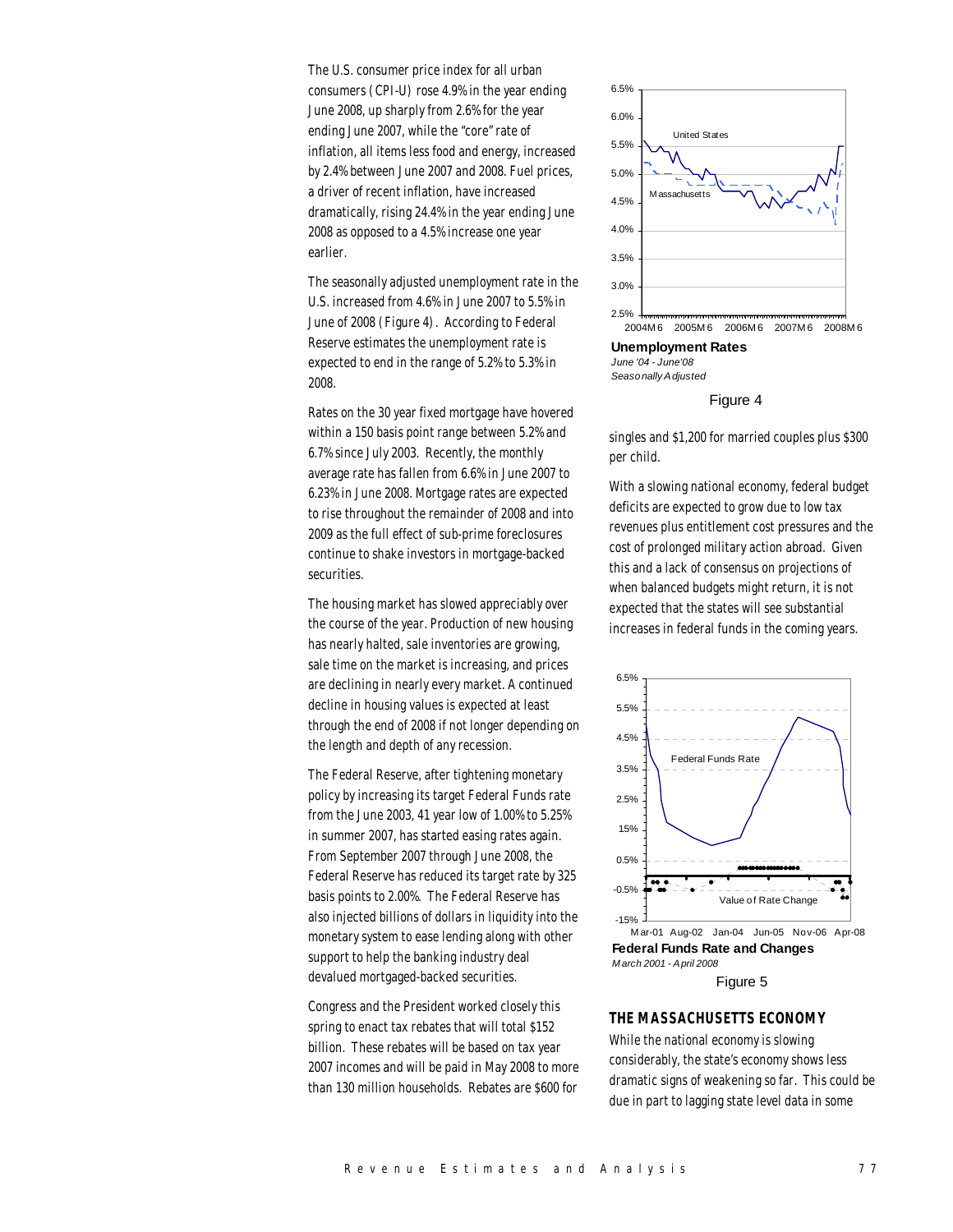cases and more so due to the state's relatively anemic recovery from the last recession and the strength in diversification of its economy. Of particular concern for state revenues will be those generated from capital gains taxes where a large decline may occur due to recent market volatility and uncertainty.

During the decade of 1997 to 2006, the state's annual average growth of 3.2% in real Gross State Product (GSP) ranked  $19<sup>th</sup>$  out of all 50 states and DC, according to the Bureau of Economic Analysis (BEA). The state's real GDP has grown an average of 2.3% annually since the 2001-2002 recession produced negative growth of nearly 1.0%. This rate of growth ranks Massachusetts 38<sup>th</sup> of the 50 states and DC since 2002.

In 2006 alone, Massachusetts still ranked a mediocre  $27<sup>th</sup>$  among all 50 states and DC with real GDP growth of 2.9%. However, the state does remain one of the richest in terms of its GDP per capita of \$46,721 -- third in the nation behind Delaware and Connecticut and 124% of the national average.

Massachusetts did lose the highest percentage of jobs in the nation during the last recession, at peak losing more than 200,000 jobs or 6.0%. Employment has been increasing recently though. While Massachusetts is still down 88,600 jobs from February 2001, the state has steadily added 116,500 new jobs between December 2003 and June 2008, adding more than 20,000 jobs annually since 2004.

With the number of jobs growing, the state's unemployment has still increased. Over the past year the rate has decreased from 4.5% to 5.2%, lower than the national rate of 5.5% in June 2008. The employment outlook is mixed for the coming fiscal year as well with the Massachusetts Department of Revenue estimating job growth of just between 0.3% and 0.6% percent in FY09 before recent negative economic reports.

Massachusetts' seasonally adjusted total personal income grew by 4.8% between the quarters ending March 2007 and March 2008. Wage and salary income increased slower at 4.6%. Earnings growth by industry over this period were strongest in Arts, Entertainment and Recreation, Professional and Technical Services, and Information. Earnings in Real Estate and Rental and Leasing,

Transportation and Warehousing, and Retail Trade exhibited the weakest growth during the same period.

(See *Boston's People & Economy* section of Volume I for detail on Boston's economy.).

# *PROPERTY TAX LEVY*

The property tax levy has been the City's largest and most dependable source of revenue growth over the past 24 years. In FY08, the net property tax levy is \$1.295 billion, providing 57.1% of recurring revenue, with an increase to \$1.359 billion expected in FY09. According to current estimates, the net property tax levy will account for 57.2% of recurring revenue in FY09.

The increases in the gross property tax levy have been steady and consistent from FY85 to FY08, ranging from \$28 million to \$63 million. However, because of the increasing property tax levy base, the \$29.9 million increase in FY85 represented an 8.9% increase, while the budgeted \$63.5 million rise in FY08 represents 5.0% growth. It is important for the financial health of the City that the property tax levy continues to grow, but efforts are also underway to reduce reliance on the property tax through other local revenue sources.

Proposition 2 1/2 has been the overwhelming factor affecting the City's property tax levy since being passed in 1980. Proposition 2 1/2 limits the property tax levy in a city or town to no more than 2.5% of the total fair cash value of all taxable real and personal property. It also limits the total property tax levy to no more than a 2.5% increase



**Sources of Property Tax Growth** *FY89 - FY09 (est. includes tax cut from telecom)*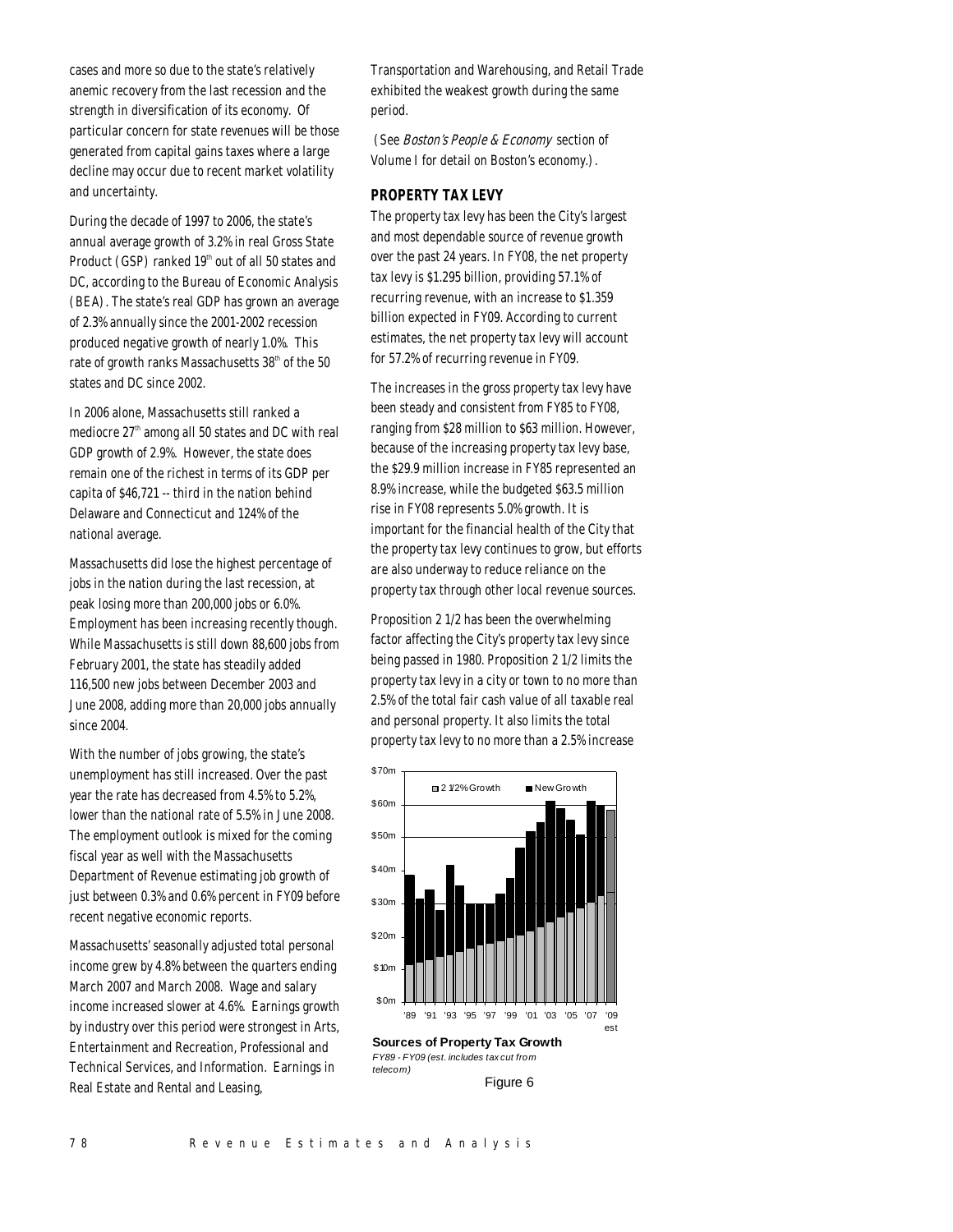over the prior year's total levy with certain provisions for new construction.

Finally, Proposition 2 ½ provides for local overrides of the levy limit and a local option to exclude certain debt from the limit. The City of Boston, however, has never voted to either override the levy limitations or exclude any debt from the limit.

In each year since FY85, the City has increased its levy by the allowable 2.5%. These increases have grown as the levy has grown, beginning in FY85 at \$8.4 million and reaching \$31.8 million in FY08.

During these same years, the levy has also been positively impacted by taxable new value. Taxable new value is expected to be approximately \$25.0 million in FY09. Revenue growth from taxable new value has exceeded revenue growth from the 2.5% increase in 17 of the last 25 years. For the four years inclusive between FY00 and FY03, taxable new value revenue growth achieved a new record each year. FY03 taxable new value increased in large part due to the efforts of the Assessing Department to update personal property data. This increase cannot be duplicated in future years.

The combined effect of the allowable 2.5% increase and the taxable new value is an average annual gross levy increase from FY99 through FY08 of \$55.2 million or 5.5%, and a projected increase in FY09 of \$58.4 million or 4.4%.

Declining real estate values can present a problem for cities as dependent on the property tax as Boston. As real estate values decreased in the early 1990s, the City continued each year to maximize the allowable levy increase under



**Overall Property Tax Rate & Space Below Levy Ceiling** *FY00 -FY08* Figure 7

Proposition 2 ½. Between FY90 and FY94, the levy increased each year by an average of 6.4%. The dramatic decrease in values brought the effective tax rate (levy / taxable value) from its healthy low point of 1.4% in FY89 to 2.47% in FY94, dangerously close to the Proposition 2 ½ tax rate ceiling of 2.5%. Reaching the 2.5% cap would have resulted in a very limited increase in allowable annual levy growth.

However, due to several years of strong taxable value increases, the City now has some space between its FY08 net effective tax rate of 1.48% and the tax rate ceiling (Figure 7). Should the real estate market continue to depreciate, the City's lack of proximity to the 2.5% property tax rate threshold should insulate revenues from an immediate shock but could, if values are depressed long enough, impair the growth of the property tax. This would have serious implications for the City's ability to maintain services.

# *THE COMMONWEALTH BUDGET*

In recent years, the Commonwealth has been relatively conservative in its revenue estimates. This caution had been rewarded by the accumulation of reserves that have allowed the state more options in dealing with revenue shortfalls than in the past. The state had nearly exhausted its reserves by the close of FY03 and has now largely rebuilt them. The current administration projects that the State's stabilization fund will amount to \$1.85 billion by the end of FY09.

The Commonwealth's attention and its budget have been focused on specific priorities recently. The newly enacted health insurance reform law, transportation infrastructure repairs and maintenance, and a new life sciences industry incentive package have constituted this focus.

The costs of each of these initiatives is massive. The success of the health insurance reform law, especially enrolling previously uninsured residents, has driven costs at a faster than anticipated rate causing substantial financial strain on the state budget. Infrastructure costs continue to mount as the state neglected for many years the necessary maintenance and repairs to our aging system of roads, bridges, and dams. The life sciences incentive package consists of over \$ 1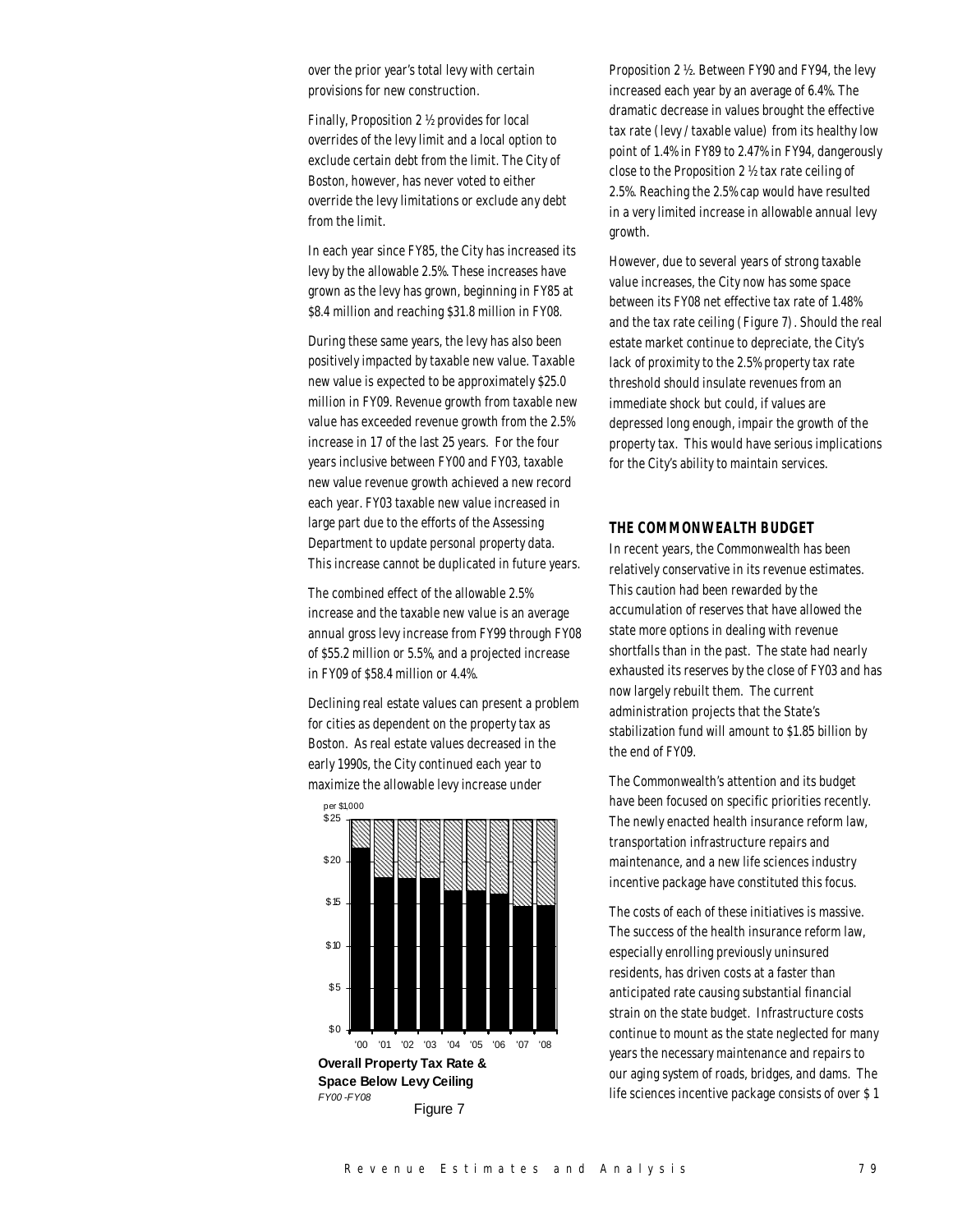billion dollars in grants and tax incentives to this hugely important and growing industry.

The Governor's FY09 budget, the second budget of the Patrick administration, totals \$28.2 billion or a 3.1% increase over projected FY08 spending. The Governor's budget is based in part on revenue sources that have not been approved by the legislature. Specifically, \$296.6 million from the closure of several corporate tax loopholes and \$124.2 million in proceeds from the sale of casino gaming licenses. Of special interest for municipalities, is the gaming revenue that is used in the budget to support flagging Lottery revenues paid to municipalities as local aid.

The House recently defeated the Governor's proposal on casino gaming but the House and Senate have passed a joint local aid resolution guaranteeing the same amount of local aid as the Governor. The gap in lottery revenues is instead filled by an increase in the cigarette tax in the upcoming House version of the state budget.

Most municipalities, including Boston, have yet to fully recover from sudden and drastic aid reductions of the 2001-2002 recession and the corresponding drop in state tax revenues. The consequence has been increased property taxes, additional user fees, and reduced public services throughout the state. The fiscal health of many municipalities is in question.

Through proposals made in the Municipal Partnership Act submitted along with the Governor's FY08 budget, the Governor and his administration, as promised during his campaign and advocated for by local officials, including Mayor Menino, have made positive steps towards helping municipalities reduce reliance on the property tax and to diversify local revenues.

The Mayor, independently from the Patrick administration, has filed legislation to close the same property tax loopholes, add a 1% local option tax on restaurant meals, and levy a small tax on parking in commercial parking lots. The Mayor has pledged to forego the allowable 2.5% increase in property taxes in FY08 with the receipt of new local revenue sources.

The legislature, for the most part, has not acted on the revenue generating components but rather focused on pension and health insurance pieces.

In the pension piece, underperforming pension systems are mandated to be rolled into the state pension system while other systems can voluntarily opt in. The health insurance piece allow municipalities, with union approval, to join the state's Group Health Insurance Commission (GIC) which has consistently beat local costs for employee health insurance premiums. The City has not elected to participate in either of these reforms as of yet.

The following discussion details the three major local aid streams to the City

# *STATE LOCAL AID*

Local aid refers primarily to distributions from the Commonwealth to municipal general revenue for Chapter 70 education aid, additional assistance and lottery aid, along with other relatively smaller Commonwealth programs such as library aid, school construction, transportation and other reimbursements, and highway funds.

The City's FY09 local aid estimate is based in part on the Governor's FY09 Budget submitted to the Legislature and in part on a local aid resolution developed by the House and Senate that sets the minimum aid a community will receive in education, lottery, and additional assistance aid. The City's FY09 local aid estimate assumes growth only in Education aid. The Governor's budget has under-funded the full value of the Charter School Tuition reimbursement for FY09.

The City received local aid totaling \$464.6 million





Figure 8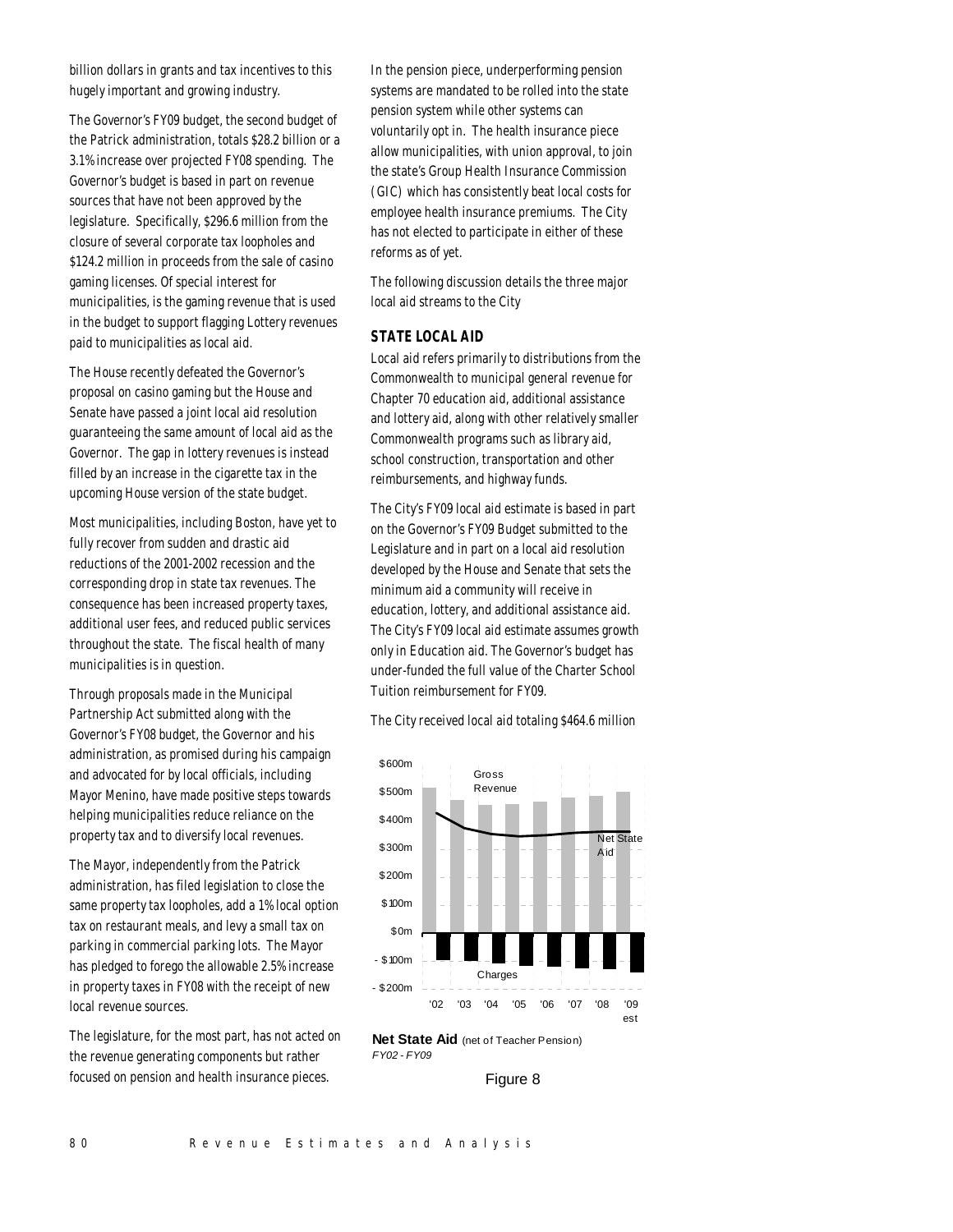in FY06 and \$483.0 million in FY07. The City expects to receive \$493.7 million in local aid in FY08 and has budgeted \$503.0 million in FY09.

Assessments are charged by the Commonwealth to municipalities for items such as MBTA service and Charter School tuition among other items. Local aid distributions are reduced by the amount of assessments charged to a municipality.

The City paid \$114.3 million in assessments in FY06 and \$119.9 million in FY07. The City expects to pay \$131.1 million in assessments in FY08 and is budgeting \$142.0 million in FY09, a \$10.8 million or 8.3% increase. The largest increases in assessments are due to the MBTA and Charter Schools. A temporary limit on MBTA assessment increases enacted in FY00 along with forward funding of the system has expired leaving urban core cities with higher increases than in the past.

Net state aid, gross state aid revenue minus assessments, has been largely flat since FY03. The rapid annual increases in the Charter School Tuition and MBTA assessments combined with low growth in education and lottery aid have served to keep the City's net state aid at a virtual standstill (Figure 8).

With a marginal decrease in net state aid for FY09, Boston remains \$67.4 million below its FY02 level of net state aid of \$428.3 million. In inflationadjusted dollars, the City's FY09 estimated amount of local aid is \$166.9 million less than its FY02 level.

Net state aid amounted to \$350.3 million in FY06 and \$363.2 million in FY07. FY08 budgeted net state aid totals \$362.6 million and the FY09 Budget assumes a reduction to \$361.0 million.

#### Education Aid

Beginning in 1993 with the passage of the FY94 state budget, the Commonwealth embarked upon a multi-year commitment to increase and equalize funding for local education in its local aid distributions. FY00 was the last year of the statutorily established funding schedule for education reform. There has yet to be established a post-FY00 funding schedule. A vital component in the City's delivery of quality public education in the near-term is strong financial support from the Commonwealth.



Figure 9

The City received Chapter 70 education aid totaling \$203.6 million in FY06 and \$210.5 million in FY07, and expects to receive \$215.8 million in FY08 and a minimum of \$221.4 million in FY09.

A key component of the Commonwealth's education reform effort is charter schools. The current educational aid is delivered in tandem with state-mandated costs for charter schools. Charter schools, which are granted charters by the State Board of Education, are publicly funded schools administered independently from local school committees and teacher union rules and regulations.

There are two kinds of charter schools, the Commonwealth charter school and the Horace Mann charter school. The former is a school outside the local public school system and the latter is part or all of a school in the public school system. Unlike a Commonwealth charter school, Horace Mann charter school budgets remain part of the public school budget. In addition to the Board of Education, the local school committee and local bargaining agent must approve Horace Mann charter schools.

There are currently both Commonwealth charter schools and Horace Mann charter schools available to Boston resident students. There are approximately 4,841 Boston resident students attending Commonwealth charter schools in FY08. The state Department of Education projects that this number will increase to 5,254 in FY09.

Before FY99, all charter school tuition was drawn directly from the City's Chapter 70 aid. This draw on the City's education aid totaled \$10.9 million in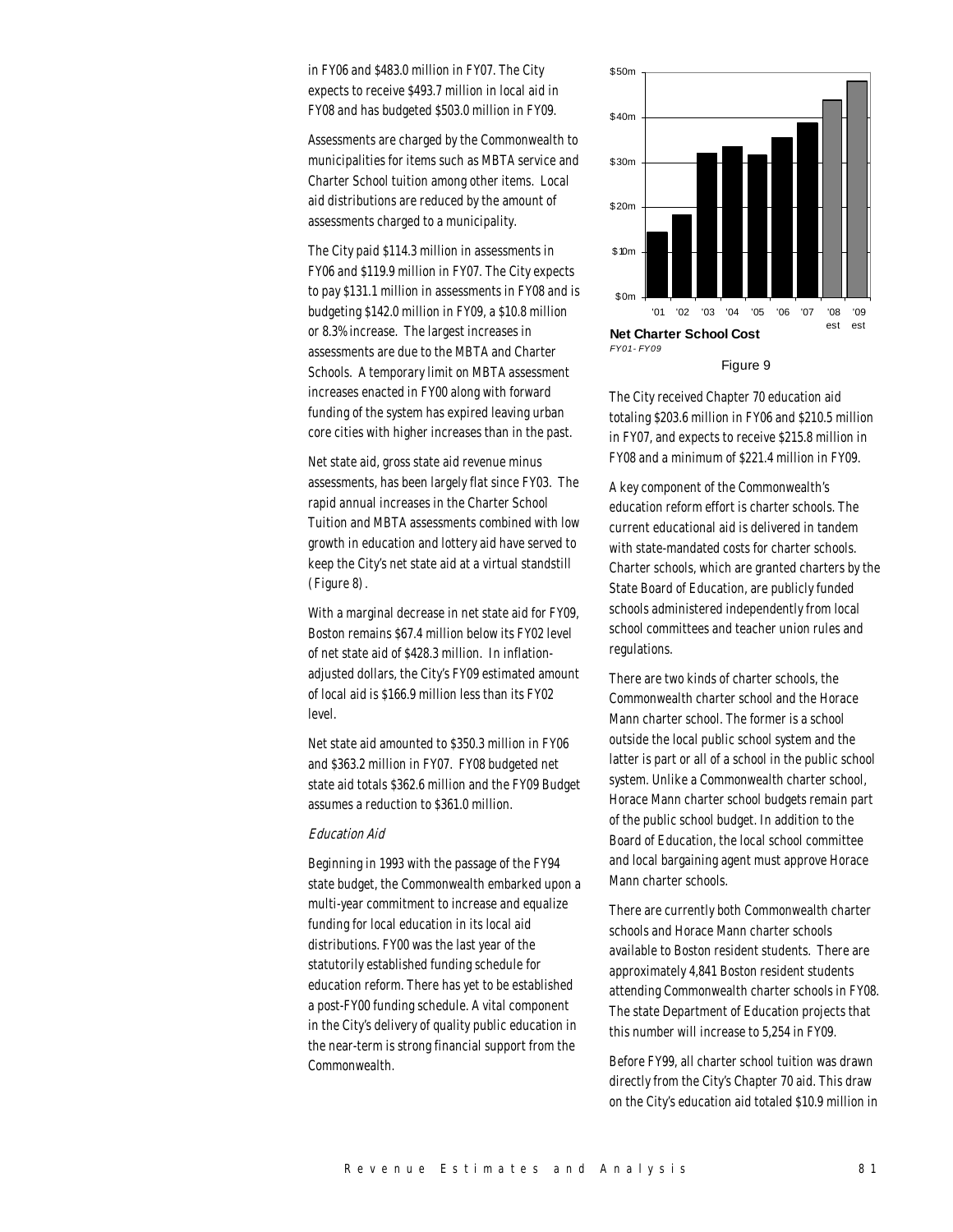FY98. Under amendments to the charter school law, the Commonwealth, subject to appropriation, is required to pay to the City as reimbursement for Chapter 70 aid reductions 100% of tuition for new charter school students the first year, followed by 60% of tuition and tuition increases the second year, 40% of tuition and tuition increases the third year and 0% thereafter.

The net cost to the City of charter schools in FY06 was \$35.5 million and in FY07, \$38.8 million. In FY08 the city has budgeted a \$43.8 million net impact and in FY09, a \$48.0 million net impact (Figure 9).

The tuition portion of the FY09 Charter School reimbursement has been under-funded by the Governor's budget (91% of amount necessary to fully fund). The City has budgeted this lower funding figure.

#### Lottery Aid

Under normal circumstances, the lottery formula is not favorable to the City because it distributes lottery aid increases based inversely upon each municipality's relative per capita property wealth. The City receives a smaller percentage share of lottery aid than its share of the state population, and dramatically less than the share of lottery proceeds derived from sales in Boston.

The growth in Lottery aid has slowed in large part due to the slowing of lottery sales that occurs with a mature, established lottery system. The now 37 year old lottery reached its peak in sales in FY06 at \$4.52 billion in sales. The state has continually over projected lottery sales, and therefore lottery aid in recent years leaving it at a point of funding a shortfall to cities and towns.

The Governor's FY09 budget included \$124m from casino revenues to fund that shortfall. The House voted down casinos but by resolution covered the shortfall to municipalities once again. While the lottery's current year sales are improving over a poor FY07, its ability to grow in the future is seriously in doubt.

The City received \$60.5 million in FY06 and \$70.6 million in FY07 and expects to receive \$71.6 million both in FY08 and FY09.

Additional Assistance

Originally conceived and designed as a revenuesharing concept and distributed based on need to equalize financial resources between cities and towns. Additional Assistance, as mentioned above, had been frozen since FY94, with most local aid increases coming through Chapter 70 education aid instead.

Its original purpose and current usefulness came into question during the FY03 state budget process when Governor Swift vetoed \$31 million from the statewide appropriation and the legislature failed to override that veto. Subsequently, Governor Romney, using his temporary local aid reduction powers, reduced additional assistance yet again in January 2002 by \$73 million. As Boston receives over 40% of the statewide distribution of Additional Assistance, these reductions fell disproportionately on the City. The City received \$206.6 million in additional assistance in FY02 and adjusted additional assistance of \$175.1 million in FY03. The City received \$164.2 million from FY04 through FY08 and expects the same for FY09.

# *LOCAL REVENUES*

The City regularly collects more than \$400 million annually in recurring revenues other than Property Tax or State Aid. Revenue from excise taxes, payments-in-lieu-of-taxes, fees and fines, investments, and available funds are part of this local revenue group. These revenue streams tend to be either very stable annually or highly cyclical,



*FY01 - FY09 (adj. fot Actual base hotel collections)* Figure 10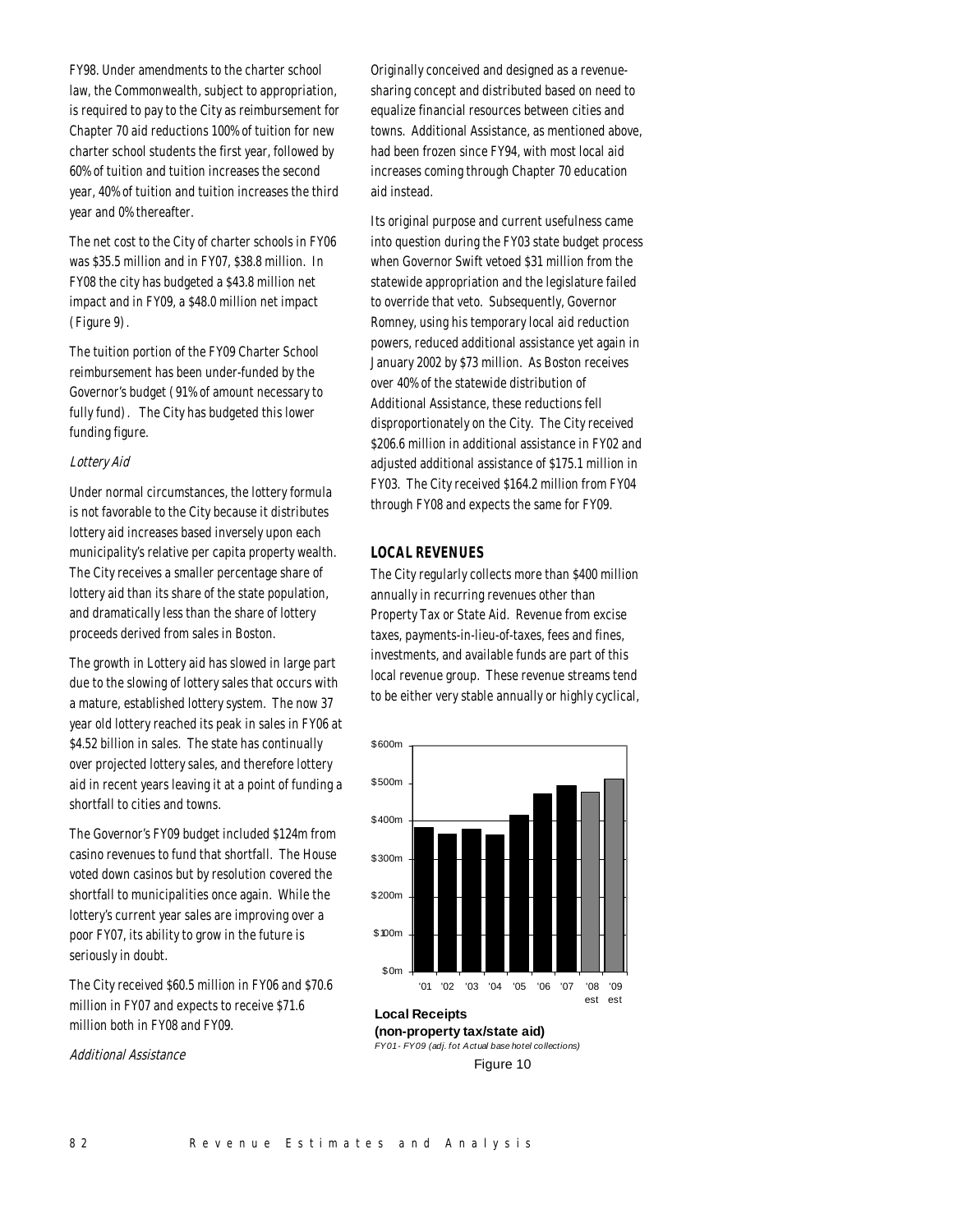varying with economic conditions.

In sum, the City collected \$465.6 million in FY06 and \$487.5 million in FY07 from these sources. The City expects to exceed the mid-year budget estimate of \$488.2 million in FY08 and estimates a 5.7% increase to \$516.3 million in FY09. The FY09 increase includes substantial reductions in economically sensitive revenue streams and targeted increases in fees for services and fines expected to be enacted with the budget.

# *Excise Taxes*

The Commonwealth imposes an excise on the registration of motor vehicles, the proceeds of which are received by the municipality where the vehicle is principally kept. The excise is a uniform rate of \$25 per \$1,000 of vehicle valuation. Valuations are determined by a statutorily-defined depreciation schedule based on the manufacturer's list price and the year of manufacture.

The City expects the market for automobiles to slow over the coming year with the economy. Motor vehicle excise revenue totaled \$50.1 million in FY06 and \$34.5 million in FY07 (low due to the timing of bills which will increase FY08). The City expects motor vehicle excise revenue to exceed the midyear projection of \$40.0 million in FY08 and to fall to \$39.5 million in FY09.

The local room occupancy excise amounts to 4.0% of the total amount of rent for each hotel or motel room occupied. Another 5.7% excise is directed to the state general fund, and another 2.75% to the state's convention center fund. The City divides its 4.0% excise revenue into "base rooms", those in hotels built prior to July 1, 1997, targeted to the general fund, and "new rooms," those in hotels built after July 1, 1997, targeted to the City's convention center fund.

Base room occupancy excise revenue (a portion of this revenue is sometimes retained in the convention center fund) totaled \$24.5 million in FY06 (\$18.0 million went to the general fund) and \$26.6 million in FY07 (\$20.0 million went to the general fund). The City's base room occupancy excise tax receipts are expected to exceed the midyear budget estimate of \$25.0 million in FY08, and are projected to increase to \$28.8 million in FY09 based on the elevated amount of foreign travel the weak dollar is generating and the

impact of conventions scheduled in the upcoming year.

A significant number of new hotel rooms are planned, already in construction, or were recently constructed. This will benefit the City's convention center fund and pay for a significant portion of the City's debt for the new Boston Convention and Exhibition Center. The debt is scheduled to be fully paid in FY2027. Therefore, for the foreseeable future, growth in room occupancy excise in the general fund depends upon increases in room rates and room occupancy in the 1997 base of hotel rooms.

The excise on the sale of jet fuel is 5% of the sales price, but not less than five cents per gallon. With recent increases in fuel prices, jet fuel excise revenue has increased dramatically. Jet fuel excise revenue in FY06 totaled \$19.9 million and \$24.3 million in FY07. The City expects this revenue source to exceed the midyear projection of \$21.5 million in FY08 and to steady at \$24.5 million in FY09, due to a likely continuation of elevated fuel prices and demand supported by increased international tourism.

#### *Fees and Fines*

In fiscal 2006, the City issued over 1.51 million parking tickets and has maintained a high rate of collection on its tickets. Approximately 82% of tickets were collected in the first six-months after issuance and 88% were collected within a year. The major factors contributing to the City's successful collection rate include non-renewal of violator's registrations and licenses by the Registry of Motor Vehicles until penalties are paid, booting and towing of vehicles, increased ability to recover fine payments from rental agencies, and systematic collection of fines for company cars and leased vehicles.

The City collected parking fine revenue of \$64.0 million in FY06 and \$62.8 million in FY07. Parking fine revenue is expected to reach the mid-year budget estimate of \$64.0 million in FY08 and increase to \$76.5 million in FY09.

The strong FY09 increase is due to proposed increases in several public safety and traffic congestion related fines as well as an increase in the number of Parking Enforcement Officers to patrol proposed expanded metering of parking spaces and additional posted street cleaning routes.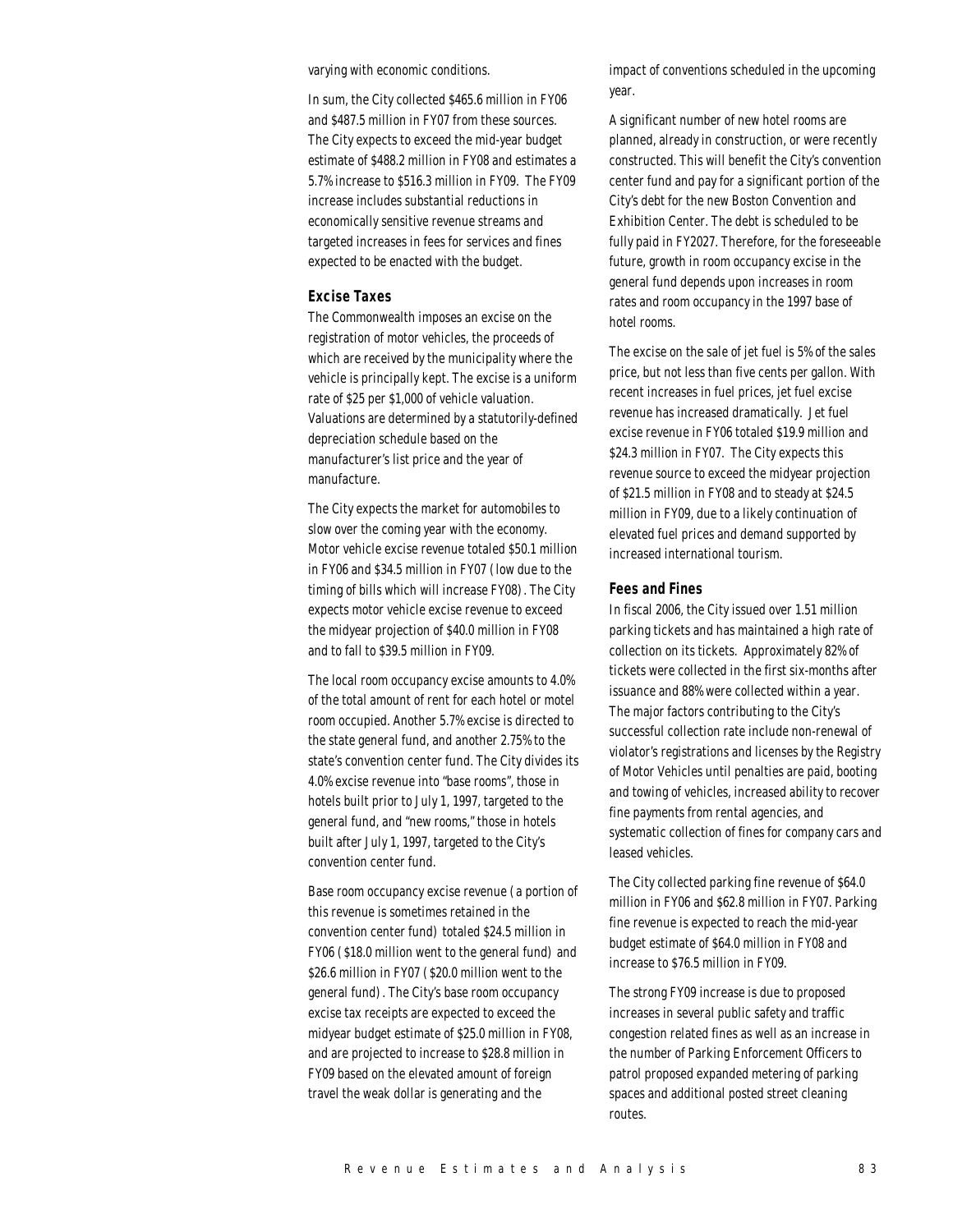#### *Interest on Investments*

In general, the City's level of investment income is a function of the level of prevailing short-term interest rates and daily cash balances. Interest rates through June 2007 had risen from their recent 41-year lows as cash balances improved and earnings increased as a result. But as mentioned above, since September 2007 interest rates have been quickly reduced in an effort to stave off economic recession. FY08 and FY09 revenues are likely to be strongly impacted as a result. Investment income totaled \$30.0 million in FY06 and \$43.5 million in FY07. The City projects interest income will exceed the \$37.5 million midyear estimate in FY08 and decline sharply to \$20.4 million in FY09.





# *Payments In Lieu of Taxes*

Payments in lieu of taxes (PILOTs) are payments made by tax-exempt institutions located in the City, including hospitals, universities and cultural institutions. These are voluntary contributions in lieu of property taxes for municipal services such as police and fire protection, street cleaning, and snow removal.

Growth in PILOT's comes from new agreements, contract escalations that adjust the payments for inflation, or re-negotiation or expansion of a current contract. The Massachusetts Port Authority (MassPort) recently renegotiated its agreement with the City and now provides nearly half of the PILOT revenue the City receives annually.

Payments in lieu of taxes totaled \$32.1 million in FY06 (due to payment of a balance owed by MassPort) and \$32.4 million in FY07. The City expects this revenue source to exceed the midyear budget estimate of \$30.8 million for FY08 and projects \$33.5 million in FY09.

# *Urban Redevelopment Chapter 121A*

Chapter 121A legislation allows local governments to suspend the imposition of property taxes at their normal levels in order to encourage redevelopment. In recent years, the City used this mechanism to encourage development of the Seaport Hotel and the World Trade Center office buildings. Chapter 121A revenues are based on two separate sections of the law as described below.

The Urban Redevelopment Corporation excise is collected in-lieu-of-corporate income tax for which the Commonwealth acts as the collector and distributes the proceeds to municipalities. In most cases, the formula for the 121A, Section 10 excise in-lieu-of-tax is \$10 per \$1,000 of the current cash value of property plus 5% of current gross income. In FY06 and FY07, the City received Chapter 121A, Section 10 distributions of \$36.5 million and \$40.1 million, respectively. In FY08, Chapter 121A Section 10 revenues are budgeted at \$37.0 million and in FY09, at \$40.5million.

In addition to the Section 10 payments collected by the Commonwealth described above, most 121A corporations have individual Section 6A agreements with the City that result in additional payments made directly to the City. These Section 6A agreements are complex, with actual amounts owed dependent on a formula that varies widely among the 121As. The City collected Section 6A payments of \$27.3 million in FY06 (due to a back payment) and \$22.8 million in FY07. The City expects FY08 Section 6A collections to exceed the midyear budget estimate of \$21.1 million and increase to \$22.8 million in FY09.

# *Miscellaneous Department Revenue*

This category contains several large accounts and many more small accounts. The largest revenue source in this category is municipal medicaid reimbursements for school health services. This federal reimbursement, administered by the state, began in FY94. The City received \$13.5 million in FY06 and \$18.4 million in FY07. Municipal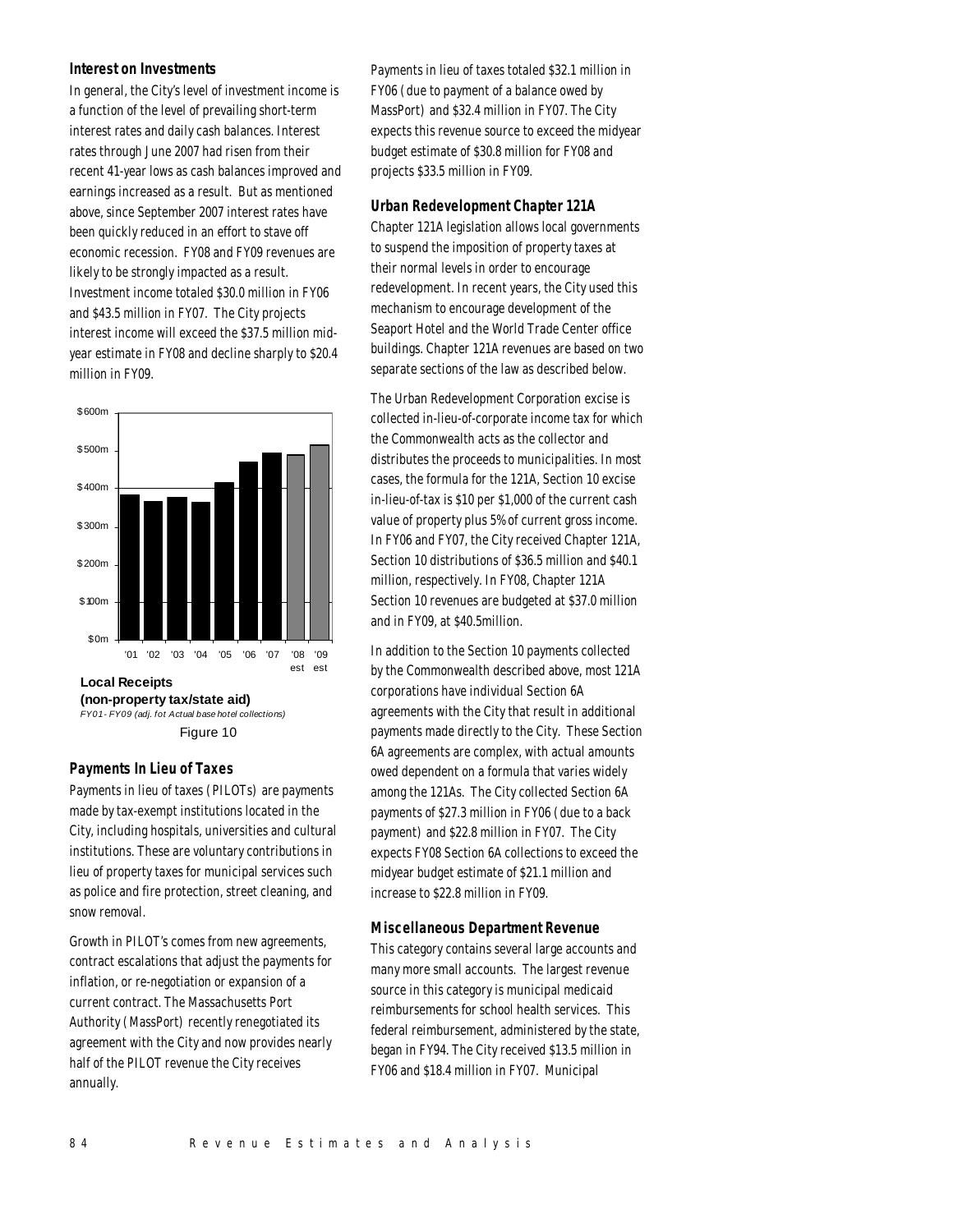medicaid reimbursement is expected to reach the midyear budget estimate of \$13.5 million in FY08 and decline to \$9.2 million in FY09 due to changes in the requirements for gaining parental consent to provide services to children in the Boston Public Schools.

Other Miscellaneous Department Revenue, which consists of accounts collecting miscellaneous fees for services, rents, and reimbursements that are not separately stated on the Revenue Detail at the end of this chapter, is projected at \$14.0 million and \$26.7 million in FY08 and FY09, respectively. The large increase in FY09 is mostly due to the addition of reimbursements for Medicare Part D and the retirement costs of grant-funded employees.

#### *Licenses and Permits*

The level of economic activity largely determines the amount of licenses and permits issued by City agencies. This category is dominated by building permit revenue, from which the City received \$26.3 million and \$27.9 million in FY06 and FY07 respectively. Building permit revenue will exceed the midyear budget estimate of \$28.6 million in FY08 but decrease to \$26 million in FY09 due to declining residential projects.

The next largest license and permit revenue is the cable television license fee from which the City received \$4.2 million in FY06 and \$4.6 million in FY07. The City has budgeted \$4.5 million for FY08 and \$4.7 million for FY09.

Alcoholic beverage licensing is the only other revenue source in this category that regularly exceeds \$2 million in annual revenue. Alcoholic beverage licenses are budgeted at \$3.2 million in FY08 and \$3.3 million in FY09.

#### *Penalties and Interest*

Taxpayers are assessed both a penalty and interest for late payments of property tax bills and motor vehicle excise bills and other payments. The recent trend has been down for these revenues as the City excels in collection of receivables, but when the economy suffers and unemployment increases, more taxpayers are late in making payments, temporarily increasing revenues. The City collected \$9.2 million in such penalties and interest in FY06 and \$8.7 million in FY07. Actual penalty and interest collections for FY08 will exceed the current midyear budget estimate of

\$8.1 million and are projected to be \$9.1 million in FY09.

# *Available Funds*

Available funds are linked to a separate category of expenditure appropriation - those supported by immediately available fund transfers. Most of the City's general fund budget is supported by the revenues that are estimated to come in during the course of the fiscal year. This includes the property tax levy, excises, state aid and the various other categories of revenues described above.

The only two significant available funds that the City budgets each year are parking meter revenues to support the Transportation Department, and cemetery trust monies which are used to support the City's maintenance of its public cemeteries. The City transferred a total of \$3.1 million and \$3.2 million from these two sources combined in FY06 and FY07 respectively. The City expects to transfer \$10.0 million from the Parking Meter Fund to the General Fund in FY08 and \$12.0 in FY09 due to proposed increases in the number of parking meters. The City also plans to transfer \$2.1 million from the Cemetery Trust Fund to the General Fund in FY08 and \$2.2 million in FY09.

Both of these special funds have fees collected during the course of the year. By transferring out less than what is collected over the years, the City has built up the balances of these funds. Trust fund balances , such as the cemetery trust, also benefit from the opportunity to invest in securities offering a higher return than short-term fixedincome investments (see Financial Management section of Volume I for detail).

#### *Teachers' Pension Reimbursement*

Boston's cherry sheet includes an item unique to the City among municipalities. The pensions paid to retired teachers in all other cities and towns in Massachusetts come directly from the Commonwealth via the State-Teachers Retirement System.

In a singular arrangement mandated by general law, pensions paid to retired Boston teachers are paid by the State-Boston Retirement System, which charges the City of Boston for this cost as part of its annual pension funding. The City is then reimbursed by the Commonwealth through the cherry sheet. In short, the Boston teachers' pension payroll is administered locally, but, as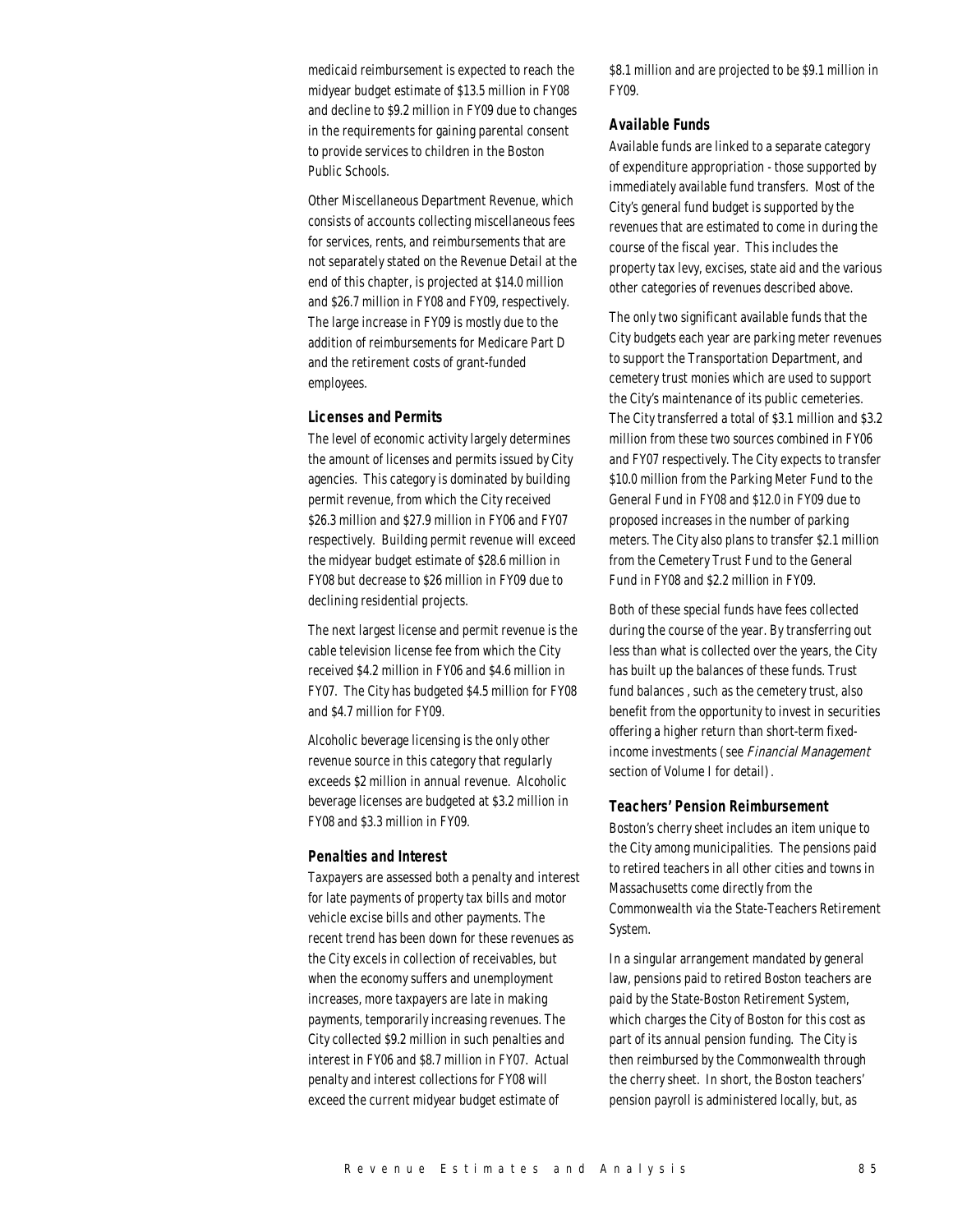with all other teachers' pensions in Massachusetts, is the financial responsibility of the Commonwealth. The teachers' pension reimbursement totaled \$85.2 million in FY06, \$93.3 million in FY07, and is budgeted to be \$98.0 million in FY08 and \$103.0 million in FY09.

# *NON-RECURRING REVENUE*

# *Surplus Property*

The surplus property disposition fund contains the proceeds from the sale of various City land or buildings. The use of these funds is restricted to one-time expenditures. Included in the FY09 Budget is \$1.0 million in non-recurring revenue to be transferred from the surplus property disposition fund for the Risk Retention Reserve and \$5 million for the Mayor's Leading the Way III housing program.

#### *Budgetary Fund Balance*

Fund Balance can be appropriated for use during the fiscal year. Fund Balance, or Budgetary Fund Balance, is more commonly referred to as "Free Cash" when used this way. This item is most simply described as the portion of available reserves, generated to a considerable degree by annual operating surpluses, which the City can responsibly appropriate for spending.

The FY08 Budget assumes the use of \$25.0 million, \$20 million of which will be transferred to a new created Health Insurance Stabilization Fund. This new fund represents an initial reserve funding for Other Post-Retirement Benefits (OPEB), or the liability associated with retiree health insurance costs. (See Financial Management section of Volume I for more detail on this revenue source).

The FY09 budget assumes the use of another \$25 million for OPEB and an additional \$10 million to support the operations of the school department as it recovers from the loss of grant revenues available in previous years.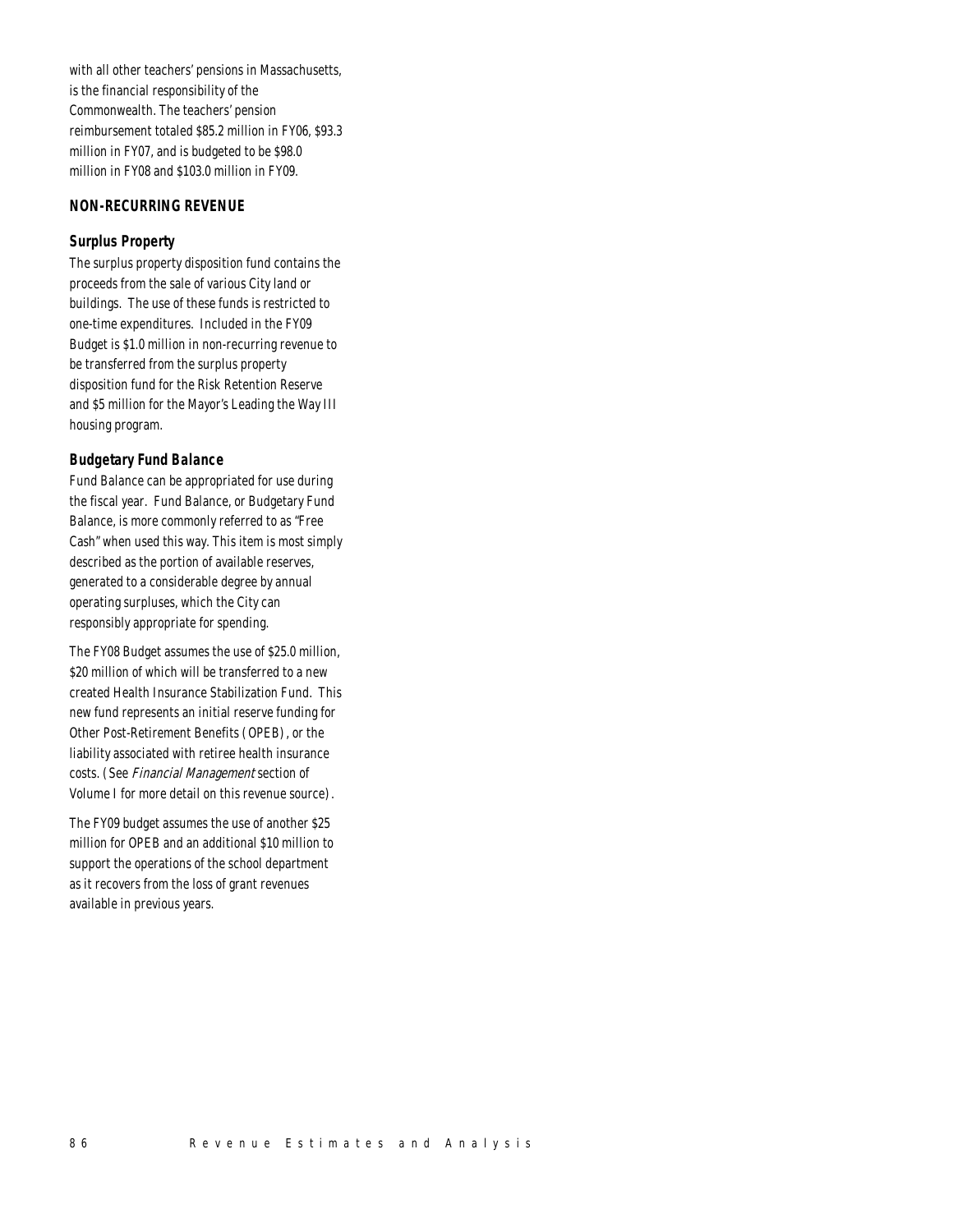# **CITY OF BOSTON REVENUE DETAIL**

|       |                                         |                 | <b>FY06</b>    | <b>FY07</b>   | <b>FY08</b>    | <b>FY09</b>   |
|-------|-----------------------------------------|-----------------|----------------|---------------|----------------|---------------|
|       |                                         |                 | <b>Actual</b>  | Actual        | <b>Budget</b>  | <b>Budget</b> |
|       |                                         |                 |                |               |                |               |
|       | <b>PROPERTY TAX LEVY</b>                |                 | 1,208,179,004  | 1,270,775,170 | 1,334,278,371  | 1,392,635,330 |
|       | <b>OVERLAY RESERVE</b>                  |                 | (40, 837, 386) | (46,603,909)  | (39, 125, 823) | (33,966,715)  |
|       |                                         | <b>Subtotal</b> | 1,167,341,618  | 1,224,171,261 | 1,295,152,548  | 1,358,668,615 |
|       | <b>EXCISES</b>                          |                 |                |               |                |               |
|       | Motor Vehicle Excise                    |                 | 50,103,964     | 34,450,035    | 40,000,000     | 39,500,000    |
| 40129 | Room Occupancy Excise                   |                 | 18,000,000     | 20,000,000    | 25,000,000     | 28,750,000    |
| 40130 | Jet Fuel Excise                         |                 | 19,944,273     | 24,338,441    | 21,500,000     | 24,500,000    |
| 40140 | <b>Condominium Conversion Excise</b>    |                 | 1,558,000      | 1,326,500     | 1,000,000      | 450,000       |
|       | <b>Boat Excise</b>                      |                 | 73,419         | 50,162        | 75,000         | 65,000        |
|       |                                         | <b>Subtotal</b> | 89,679,655     | 80,165,138    | 87,575,000     | 93,265,000    |
|       | <b>FINES</b>                            |                 |                |               |                |               |
|       | <b>Parking Fines</b>                    |                 | 63,987,157     | 62,804,096    | 64,000,000     | 76,500,000    |
| 45104 | Code Enforcement - Trash                |                 | 269,393        | 559,528       | 250,000        | 450,000       |
|       | <b>Other Fines</b>                      |                 | 3,728,427      | 4,000,912     | 3,685,000      | 4,000,000     |
|       |                                         | <b>Subtotal</b> | 67,984,978     | 67,364,536    | 67,935,000     | 80,950,000    |
| 47151 | <b>INTEREST ON INVESTMENTS</b>          |                 | 30,049,117     | 43,471,114    | 37,500,000     | 20,375,000    |
|       |                                         |                 |                |               |                |               |
| 40169 | Massport                                |                 | 17,500,000     | 15,232,000    | 16,273,600     | 16,076,034    |
|       | Other Payments In Lieu of Taxes         |                 | 14,562,436     | 17,130,883    | 14,476,400     | 17,423,966    |
|       |                                         | <b>Subtotal</b> | 32,062,436     | 32,362,883    | 30,750,000     | 33,500,000    |
|       | <b>URBAN REDEVELOPMENT CHAPTER 121A</b> |                 |                |               |                |               |
|       | Urban Redev. Chap. 121B Sec. 16         |                 | 1,227,504      | 982,019       | 1,091,415      | 1,000,000     |
|       | Urban Redev. Chap. 121A Sec. 6A         |                 | 27,294,434     | 22,801,303    | 21,114,275     | 22,750,000    |
| 41013 | Urban Redev. Chap. 121A Sec. 10         |                 | 36,528,125     | 40,069,093    | 37,000,000     | 40,500,000    |
|       |                                         | <b>Subtotal</b> | 65,050,063     | 63,852,415    | 59,205,690     | 64,250,000    |
|       | <b>MISC. DEPARTMENT REVENUE</b>         |                 |                |               |                |               |
| 43105 | Registry - Vital Statistics             |                 | 1,610,027      | 1,625,659     | 1,625,000      | 1,625,000     |
| 43109 | Liens                                   |                 | 755,925        | 719,650       | 800,000        | 750,000       |
| 43120 | <b>City Clerk Fees</b>                  |                 | 537,317        | 416,208       | 500,000        | 550,000       |
| 43137 | Municipal Medicaid Reimbursement        |                 | 13,522,085     | 18,423,248    | 13,500,000     | 9,200,000     |
| 43202 | <b>Police Services</b>                  |                 | 967,083        | 949,940       | 1,000,000      | 1,000,000     |
| 43211 | <b>Fire Services</b>                    |                 | 3,086,019      | 3,489,908     | 3,000,000      | 3,250,000     |
| 43301 | <b>Parking Facilities</b>               |                 | 817,072        | 1,130,477     | 800,000        | 1,100,000     |
| 43311 | PWD - Street & Sidewalk Occupancy Fees  |                 | 2,417,855      | 2,414,179     | 2,400,000      | 2,425,000     |
| 43797 | PWD - Fiber Optic Rental Fees           |                 | 1,073,339      | 167,700       | 500,000        | 300,000       |
| 44002 | Tuition & Transportation - Schools      |                 | 585,187        | 540,287       | 600,000        | 1,350,000     |
| 47119 | <b>Affirmative Recovery</b>             |                 | 1,176,516      | 798,661       | 600,000        | 600,000       |
| 47131 | Pensions & Annuities                    |                 | 3,467,356      | 469,627       | 3,000,000      | 3,250,000     |
| 47132 | Fringe Benefit & Indirect               |                 | 0              | 927,559       | 0              | 1,000,000     |
| 47132 | <b>Prior Years Reimbursement</b>        |                 | (196, 010)     | 191,686       | 0              | 176,744       |
| 48000 | Detail Admin. Fee                       |                 | 2,430,888      | 2,975,400     | 2,400,000      | 3,300,000     |
|       | Other Misc. Department Revenue          |                 | 12,298,254     | 18,334,593    | 13,971,731     | 26,714,999    |
|       |                                         | Subtotal        | 44,548,913     | 53,574,783    | 44,696,731     | 56,591,743    |